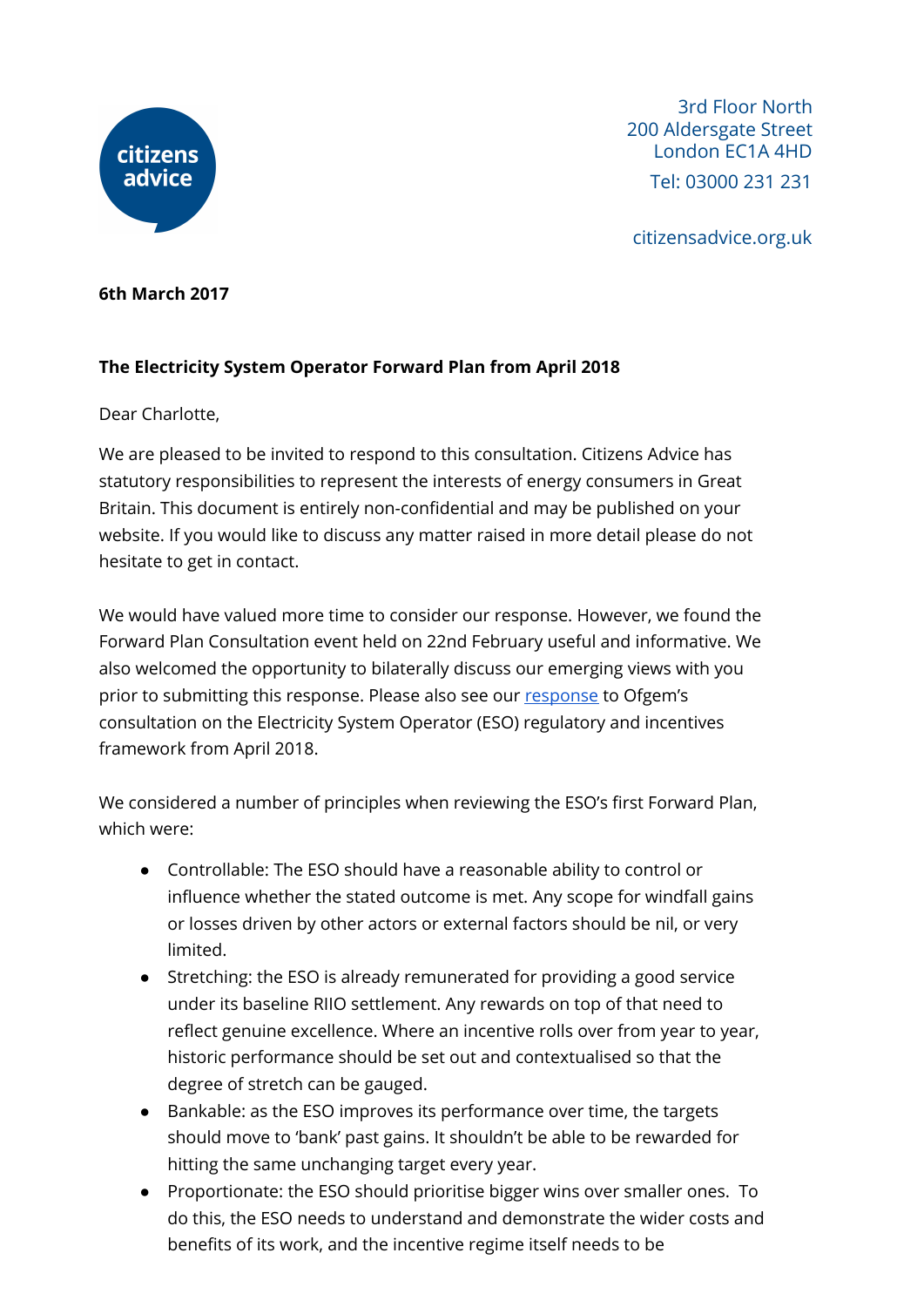proportionate - i.e. bigger wins/losses should come with more cash attached to them.

● Measurable: objective targets that can be operationalised and will give clear and stable signals. We recognise that the ESO may have a limited ability to reliably understand/forecast whether it will be rewarded or not until the new incentive and regulatory regime from April 2018 has bedded in.

This response focuses on the detail contained in the technical annexe. We have categorised the performance metrics into three 'pots' - 'right incentive, right target', 'right incentive, wrong or insufficiently evidenced target' and 'wrong incentive'.

## **Right Incentive, Right Target**

We believe that the following performance metrics seem reasonable and therefore we have no further view at this time:

*Forecasting Accuracy (1), trades data transparency (4), balancing costs management (6), reform of balancing services markets (7), charging futures (12), whole system optionality (13), whole system - unlocking cross-boundary solutions (14), connections agreement management (15), system access management (16)*

Please note that given the constrained timescales for consultation we have not been able to fully review how challenging some of these targets are where they are contingent on separately published roadmaps (for example, as in the case of reform of *balancing services markets (7)*).

# **Right Incentive, Wrong or Insufficiently Evidenced Target**

We believe that the following performance metrics have merit, but are either not correctly calibrated or insufficiently evidenced:

*BSUoS forecast provision (2)* - The principle of issuing a forecast seems reasonable but we cannot gauge how challenging the timeliness targets are. For example, there is no information on whether this will be a manual or automated process. Given that these are new forecasts we believe that it would be better to measure accuracy of information rather than timeliness. It would also be useful to measure how useful market participants find the forecasts - whether they are regarded as credible and trusted. We understand that the ESO will look to develop this metric for the second Forward Plan to include accuracy of information as the stretch objective.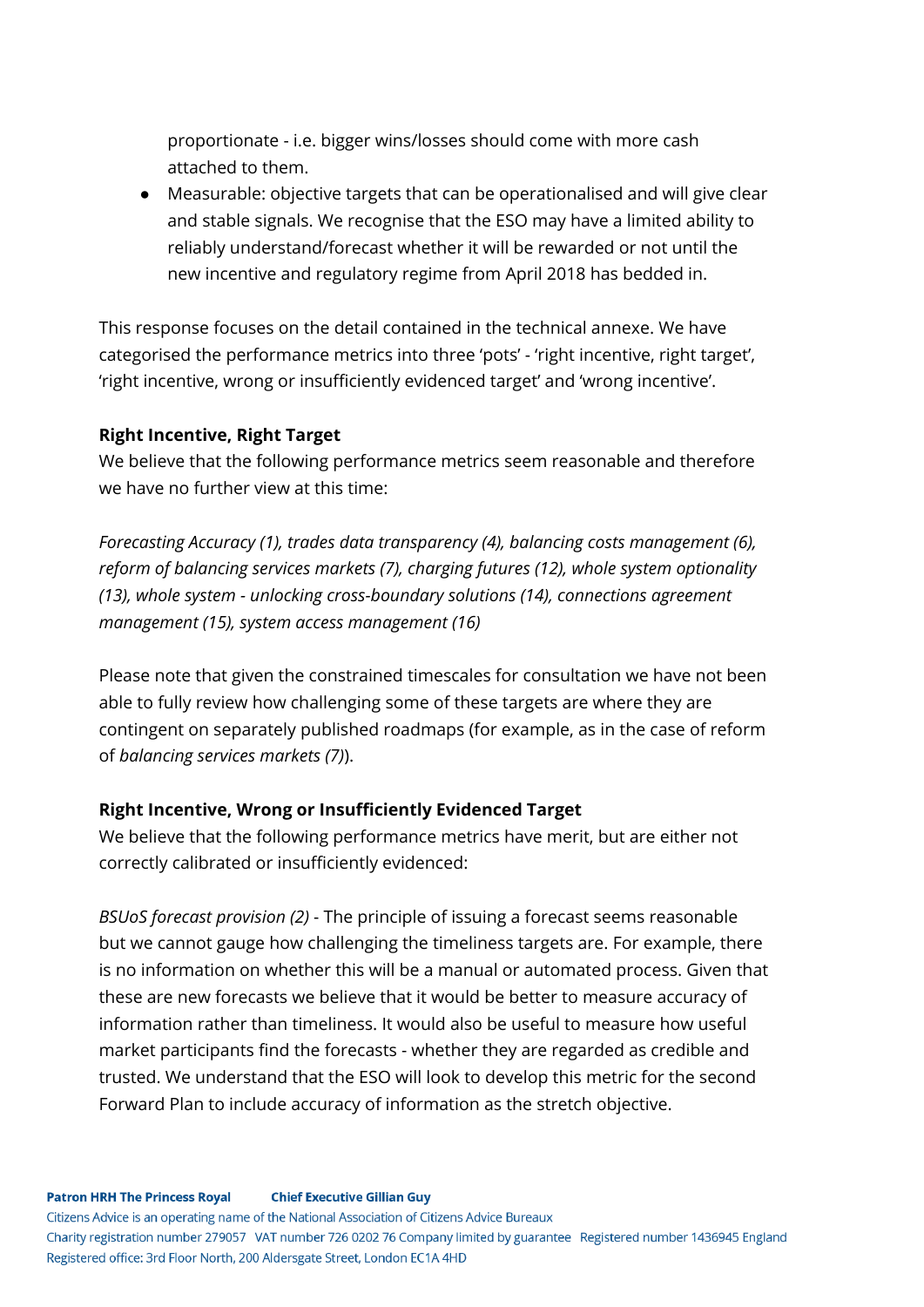*Information provision information (5)* - We are unsure of the value of regional CO2 forecasts given our targets are national, not regional. We would welcome further clarification on this incentive.

*New provider on-boarding (8)* - We do not rule out the possibility that new entrants to the market are harder to please than incumbents, but the ESO has provided no evidence to demonstrate that this is the case. Unless it can do so, we think it would be appropriate to set satisfaction targets at similar levels to those set for existing market players. Therefore, the target of between 50-70% seems unambitious. We are unable to provide any comment on the second metric as the detail has not yet been provided.

*Code administrator - stakeholder satisfaction (11)* - We feel that while this is a reasonable area for an incentive the target doesn't feel challenging. At the consultation event stakeholders were advised that current satisfaction ratings are currently in the 30%s. A 7% increase on this starting point seems underwhelming and unambitious to be 'baseline', and could result in the ESO receiving outperformance rewards despite achieving an absolute level of performance that the majority of respondents considered to be inadequate

*Future GB electricity system security (17)* - As per our response to performance metric 8 - *New provider on-boarding*, the target of 50-70% seems unambitious.

*NOA consumer benefit (18)* - We recognise that performance targets for consumer benefit can be difficult to calculate year on year based on the various system constraints which need to be evaluated in any given year. Therefore, we suggest that metric becomes discretionary with reward or penalty recommended by the Performance Panel.

NOA engagement (19) - Given that the ambition for NOA is to engage with a large number of parties within the industry, the targets base on historic engagement numbers appear to be conservative.

*Customer and stakeholder satisfaction (20)* - We are unclear as to what is defined as a *significant* increase in score - i.e. will this be a defined percentage increase? It is difficult at this stage for us to have an opinion as to whether this metric is challenging. The ESO will need to evidence that feedback through the customer and